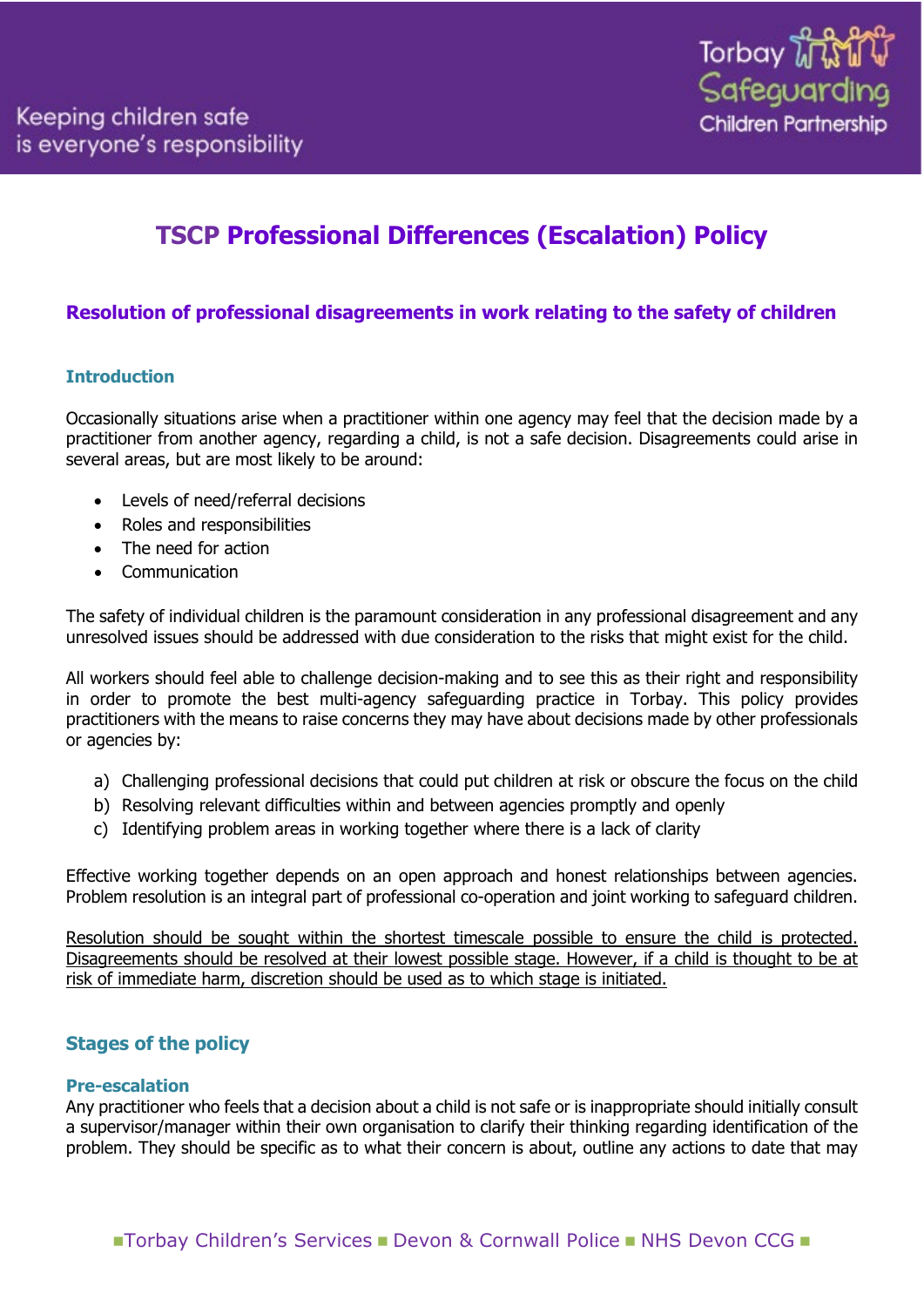already have or could potentially impact on this decision and what they aim to achieve. They should also be able to evidence the nature and source of their concerns and must keep a record of all discussions on their agency's recording system.

# **Stage One – Practitioner to Practitioner**

Initial attempts should be taken to resolve the problem at the lowest possible level. This would normally be between the people who disagree. It should be recognised that differences in status and/or experience may affect the confidence of some workers to pursue this unsupported and there may at this stage be an imbalance between the seniority of the parties. If the disagreement cannot be resolved, the practitioner invoking the Professional Differences policy must clearly articulate their intention to the other party and both parties must keep a record of discussion on their respective recording systems. If the dispute is not resolved at stage one the concerned practitioner should elevate the dispute to stage two via their supervisor/manager. If either practitioner is a supervisor/manager within their organisation they should retain ownership of the process through stages one and two.

#### **Stage Two – Manager to Manager**

If the problem is not resolved at stage one the concerned practitioner should contact their supervisor/manager within their own agency who should raise the concerns with their equivalent supervisor/manager in the other agency as appropriate. The concerned party must alert the other party to the Professional Differences policy being enacted and both parties must keep a record of discussion on their respective recording systems. If the problem is not resolved at stage two both supervisors/managers must report the dispute to their respective Head of Service/Operations Manager or Senior Manager (Head Teacher in a school setting) depending upon their organisations structure.

# **Stage Three – Senior Manager to Senior Manager**

The appropriate Senior Managers must attempt to resolve the professional differences through discussion. The Senior Manager of the organisation invoking the Professional Differences policy should notify the TSCP Business Manager of the outcome of this discussion by emailing a completed TSCP Professional Differences Record of Escalation document (available on the TSCP website within the Professional Differences section) to [neil.cotton@torbay.gov.uk,](mailto:neil.cotton@torbay.gov.uk) who will maintain a record of all resolved and on-going disputes that reach stage three. If the problem is not resolved at stage three, both senior managers must update their Divisional/Assistant Director or equivalent

# **Stage Four – Divisional/Assistant Director or equivalent to Divisional/Assistant Director or equivalent**

The appropriate Divisional/Assistant Directors or equivalent must attempt to resolve the dispute through discussion. A nominated Divisional/Assistant Directors or equivalent should notify the TSCP Business Manager of the outcome of their discussion by emailing [neil.cotton@torbay.gov.uk](mailto:neil.cotton@torbay.gov.uk) who will update the record of the resolved/unresolved dispute.

# **Stage Five – Refer via TSCP**

If the agencies concerned have not been able to resolve the professional differences the matter should be referred by the TSCP Business Manager to the Chair of the TSCP Executive Group, who may either seek to resolve the issue unilaterally, or convene a Resolution Panel.

The Resolution Panel must consist of TSCP representatives from the three safeguarding partners in